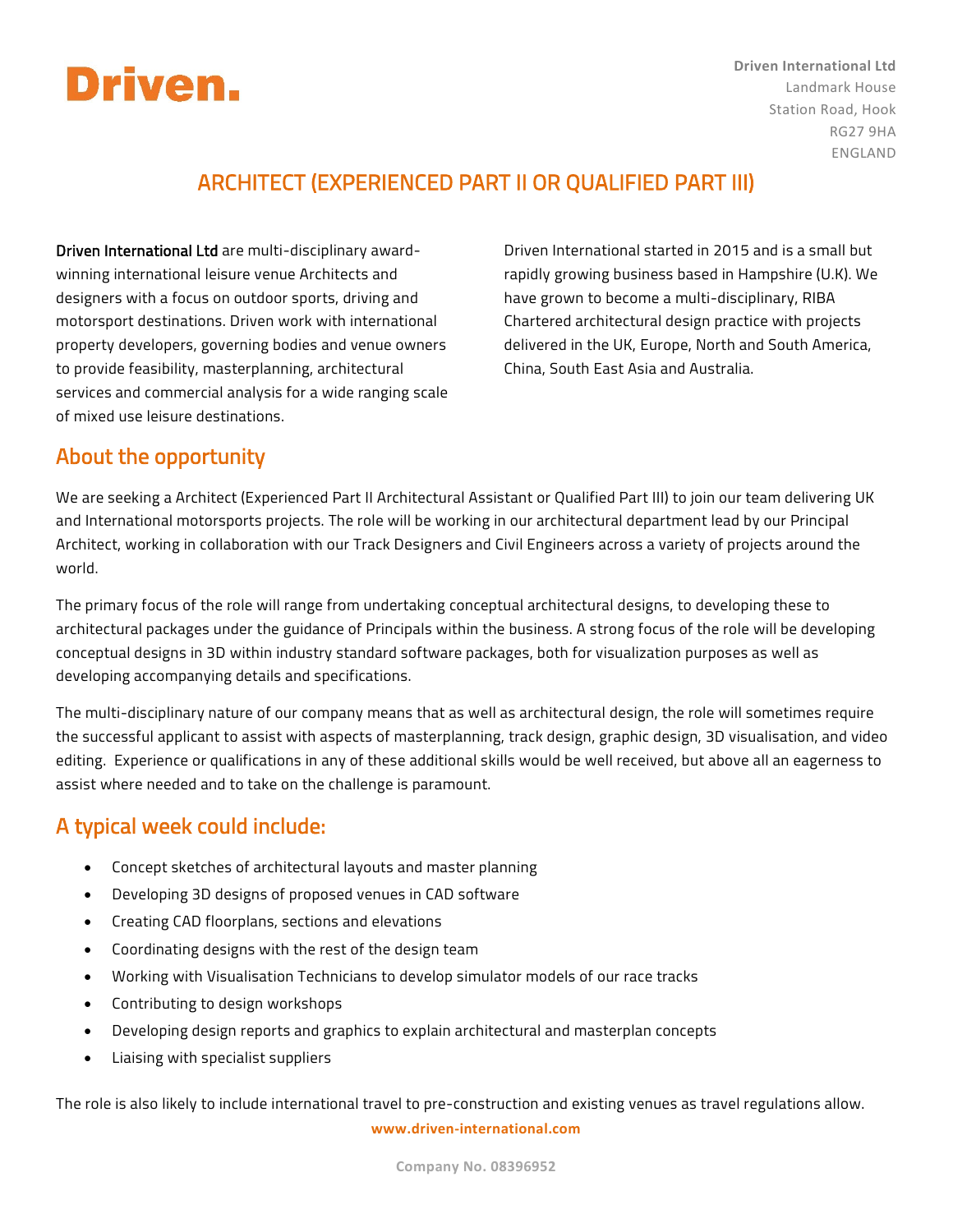

# Outline of Role – Graduate Architect

- Working with a Principal Architect on large scale motorsport masterplans, sports and leisure venues, and architectural designs for track buildings, on site accommodation, retail and commercial buildings, as well as other buildings that form our masterplans.
- The role will involve working closely with our inhouse Designers, Civil Engineers and CAD technicians, reporting to a Principal Architect
- There is a special emphasis on conceptual architectural and masterplanning design. Being a small practice, it will also be expected that the successful candidate will also work on all other RIBA work stages as required
- Working with the Principal Architect to implement company protocols, procedures and architectural solutions
- Responsibility for managing your own programme and scope within design tasks as agreed with the team
- Attendance at site visits, design workshops and meetings with clients and Driven staff in the UK and overseas

### **Experience**

- At least three years experience in practice post Part II
- Experience of producing design reports, conveying conceptual designs, and working through several stages of the RIBA plan of work
- Experience in sports and leisure design would be advantageous
- Experience or an education in masterplanning/urban design would be advantageous
- Ability to work independently on design drawings, under supervision of a design manager
- Confident in articulating designs and technical content.
- Competency in the use of one or more of: Microstation, Autodesk Revit, Photoshop, Indesign, Lumion
- Experience or understanding of VR technology or modelling software is not essential but would be well received
- Aspiration towards future professional qualifications (RIBA Part III)

#### Approach

- Has an eye for detail
- Comfortable joining a small team and willing to contribute to other tasks across the company
- Somebody who applies excellence in all they do and is willing to go the extra mile for a client
- Has the ability to communicate architectural and design language clearly to non-technical teams and clients, both verbally and in written reports, this may include presenting design solutions to overseas clients
- Has an interest in I.T and design or construction technology and using it to improve working efficiency and design outputs

#### **www.driven-international.com**